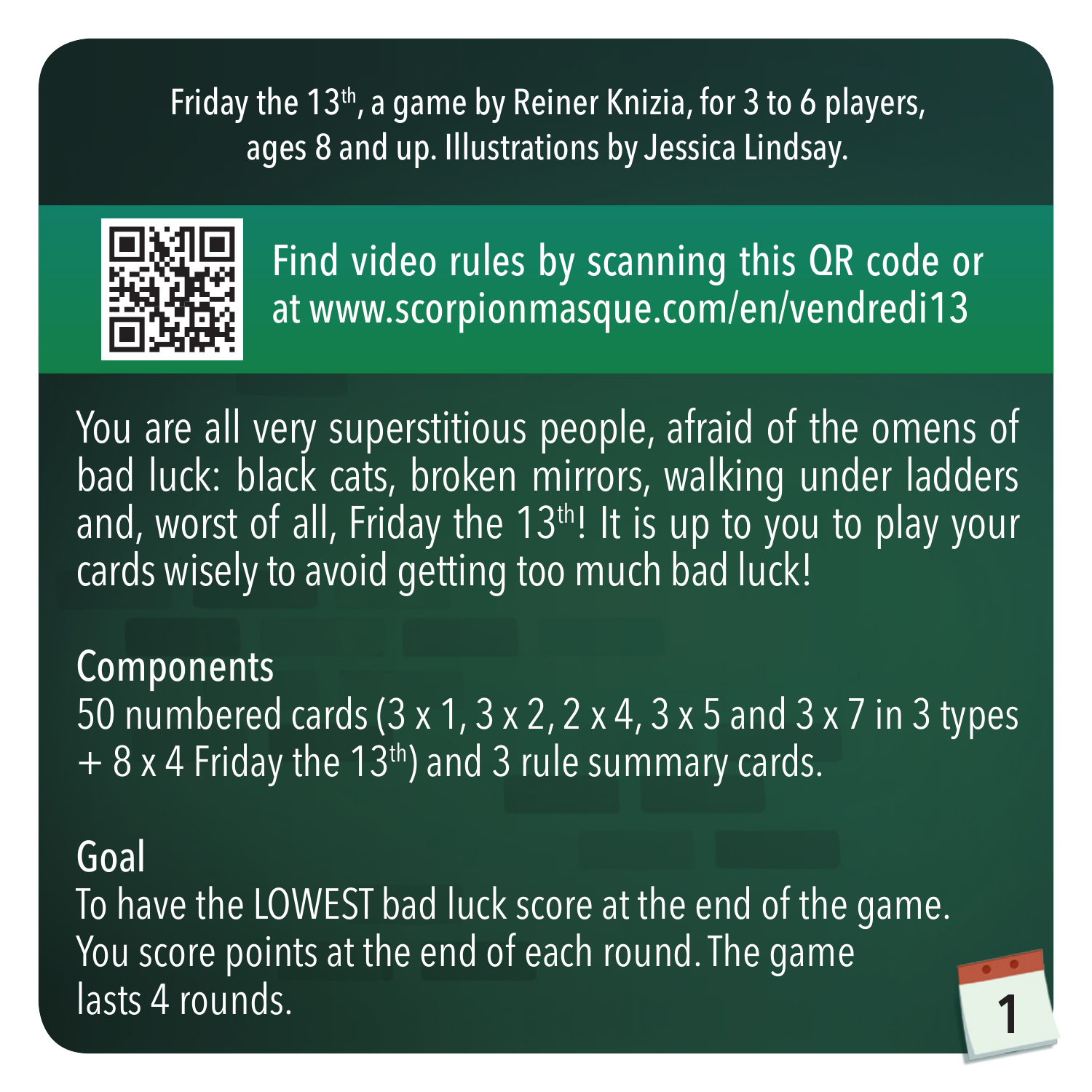## Preparation for each Round

At the start of each round, shuffle the cards and deal them out as evenly as possible to all of the players. The first players of the round may have one more card than the last players; that's OK. With three players, deal a fourth hand, which remains facedown, and is not used during the round.

# Playing a Round



One player starts the round, then play progresses clockwise. On your turn, select one card from your hand and play it face-up into the middle, using different piles for the three main types of bad luck: black cat, broken mirror, and walking under a ladder.

Each round begins with no card on the table. Friday the  $13<sup>th</sup>$ cards may be played in any pile. There is no Friday the  $13<sup>th</sup>$  pile: Do not start a fourth pile for these cards. Play your card so that everybody can see the values of the cards previously played. Then announce the new total of all of the cards in that pile.

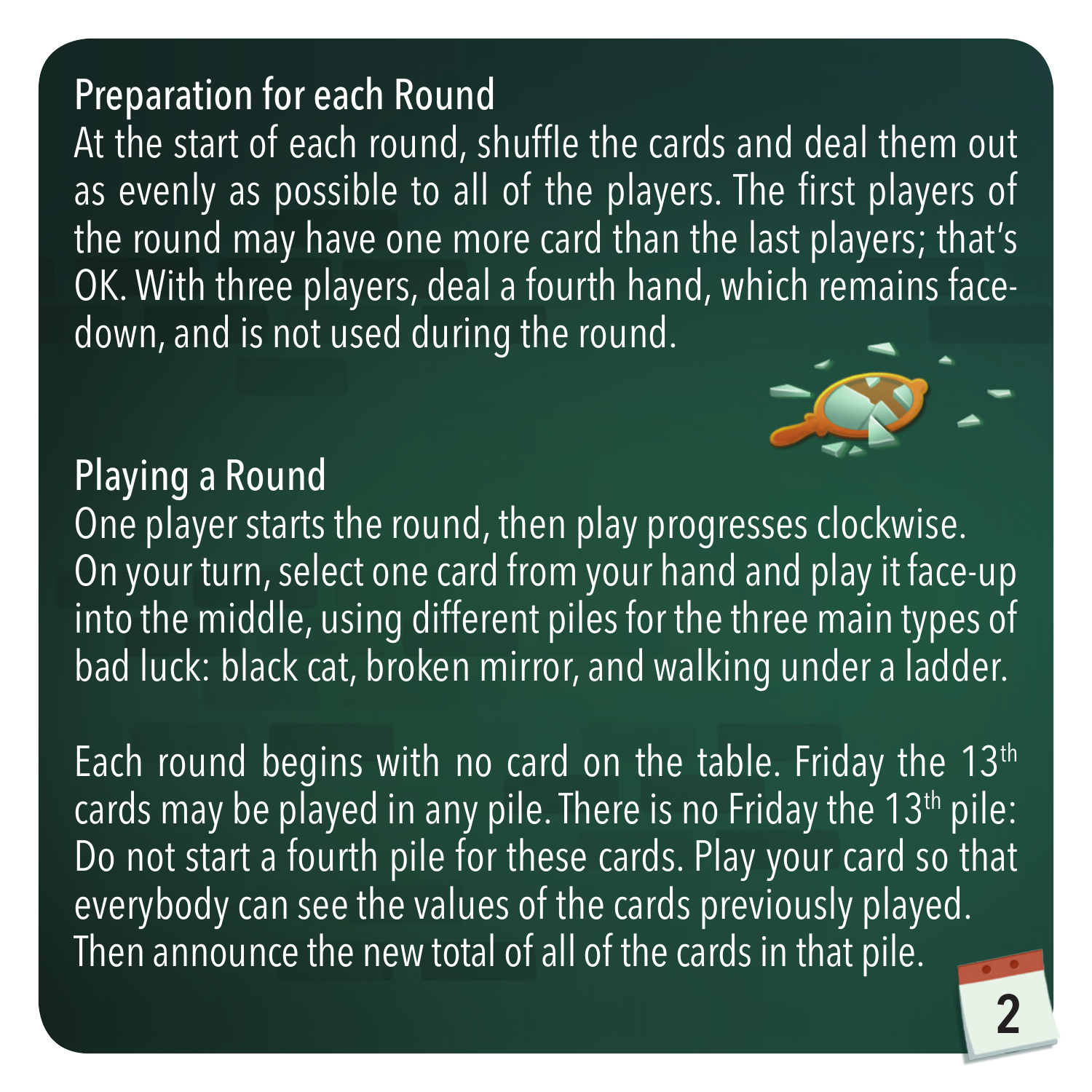1. If the total does NOT exceed 13, it is then the next player's turn. 2. If the total EXCEEDS 13, you must pick up all the cards previously played in that pile and place them in a face-down stack in front of you. The card you just played remains in the middle of the table to restart the pile. It is then the next player's turn.

*Example: Jules plays the Friday the 13<sup>th</sup> card (value of 4) on the black cat pile and announces the new total: "13". Marielle plays the broken mirror 4, thereby exceeding the total of 13. She must pick up all the broken mirror cards previously played. Her "4" stays on the table to start the new broken mirror pile.*

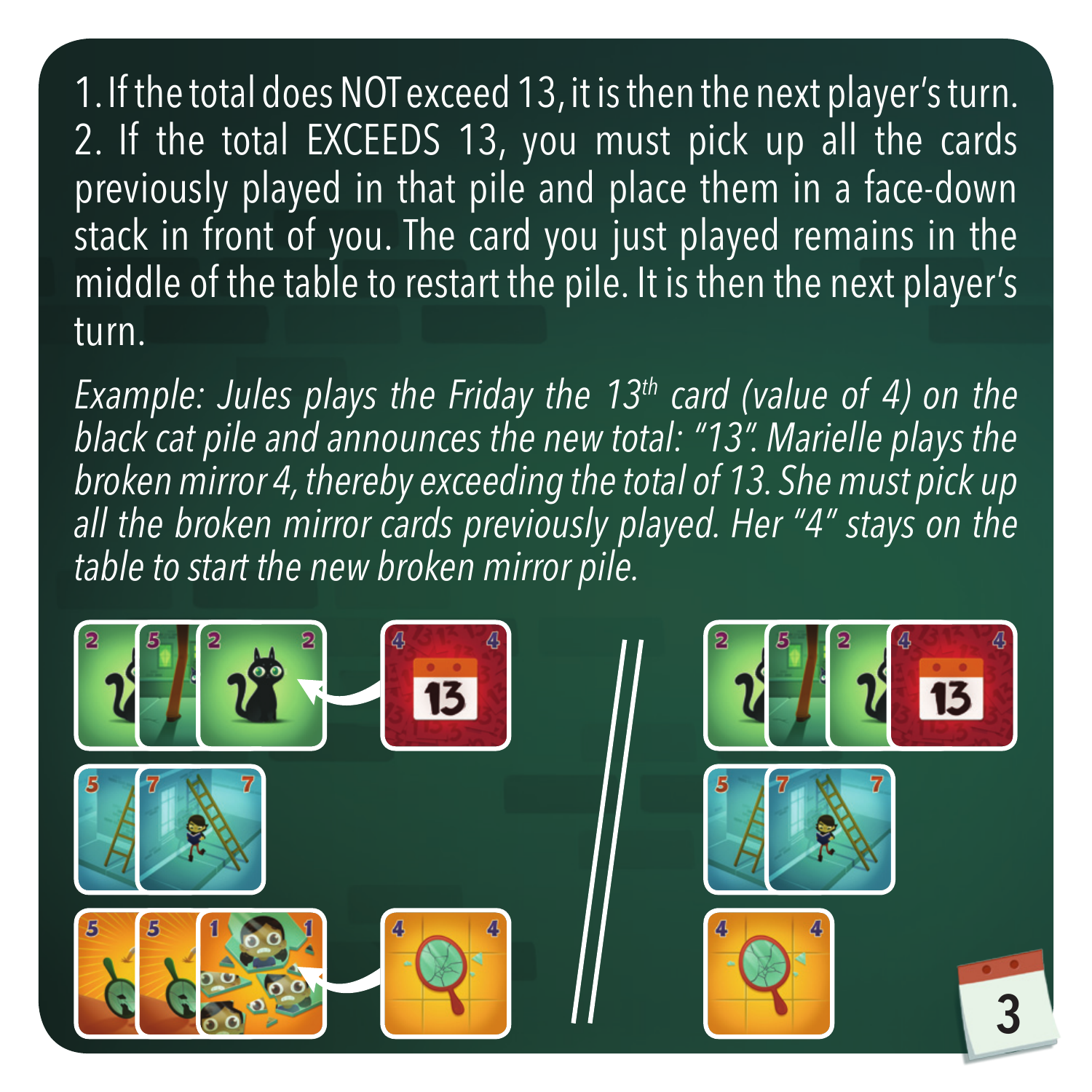# Scoring a Round

The round ends when all of the cards in the players' hands have been played. Some cards will be left on the table in the piles. Then the round is scored. Each player counts his cards in each of the three main types of bad luck omens: cats, mirrors, and ladders. If a player has more cards of a type than any other player, he discards all of the cards of that type. If there is a tie, none of the players discard that type of card.

Each remaining omen card is worth one bad luck point; each Friday the  $13<sup>th</sup>$  card is worth two. It is NOT possible to discard Friday the 13<sup>th</sup> cards. The value of a card doesn't affect the bad luck points it score. Record the points for each player. Then, begin a new round.

#### **STRATEGY TIPS**

**4** At the beginning of a round, take a moment to analyze your hand: How many cards do you have of each type and what are their values? Try to guess whether you can take majority in a type. Try to take the majority of a type of bad luck with as few cards as you can. If you take all the black cat cards, nobody will score bad luck points from them.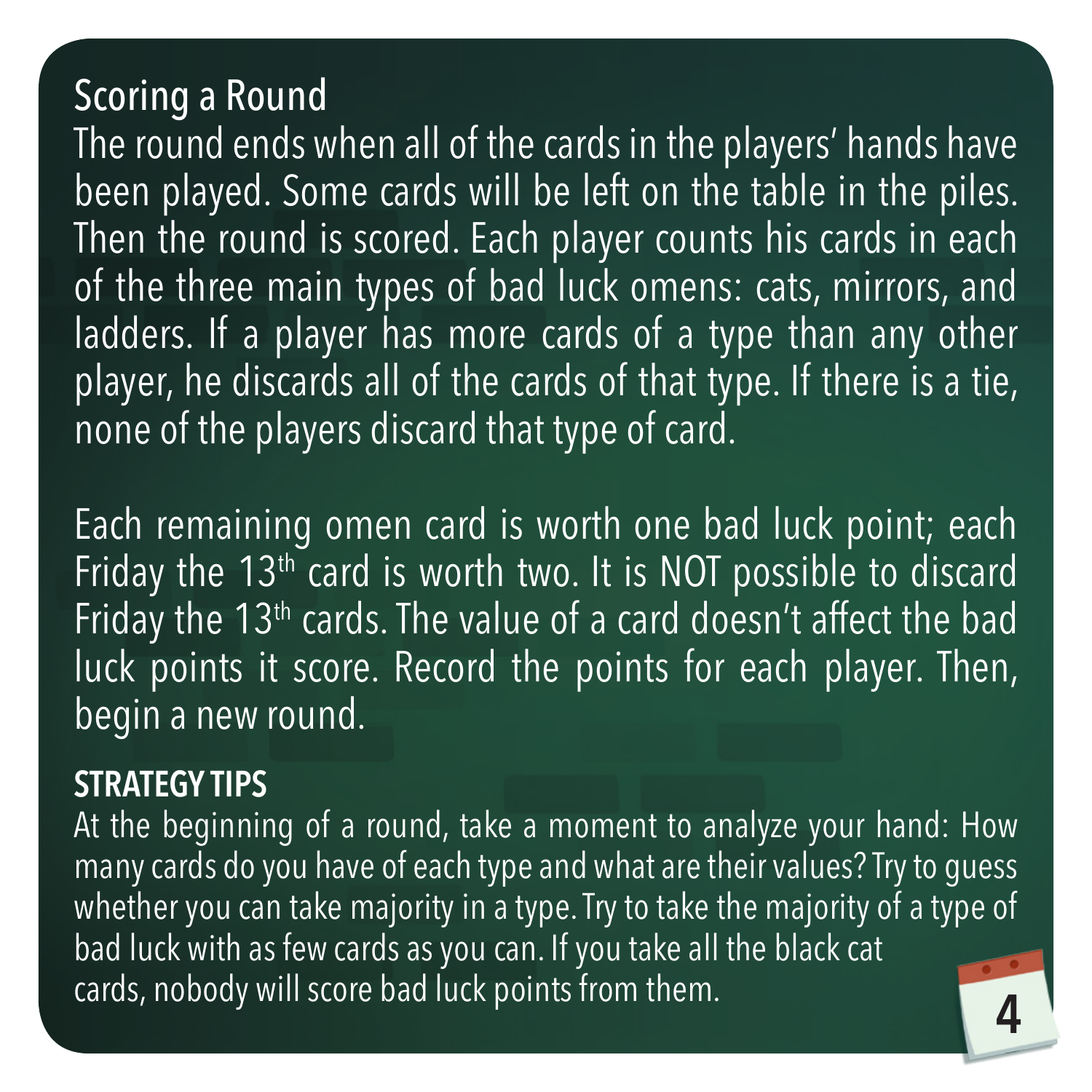### **5 Scoring example (with 3 players)**: Marielle's cards (8 points): Jules' cards (10 points): Dalie's cards (11 points): 4 ladder cards 5 cat cards 1 mirror card 2 Friday 13th cards  $0 + 0 + 0 + 0 + 1 + 1 + 1 + 1 + 1 + 1 + 1 + 1 + 1 + 2 + 2 = 10$  $7 + 7 + 7 = 8$ 3 Friday 13th cards  $\overline{0}$  + 0 2 cat cards 4 mirror cards 1 + 1 + 1 3 mirror cards  $1 + 1 + 1$  +  $1 + 1 + 1 + 1 + 1$  +  $1 + 1 + 1$  = 11 3 ladder cards 1 + 1 + 1 + 1 + 1 5 cat cards